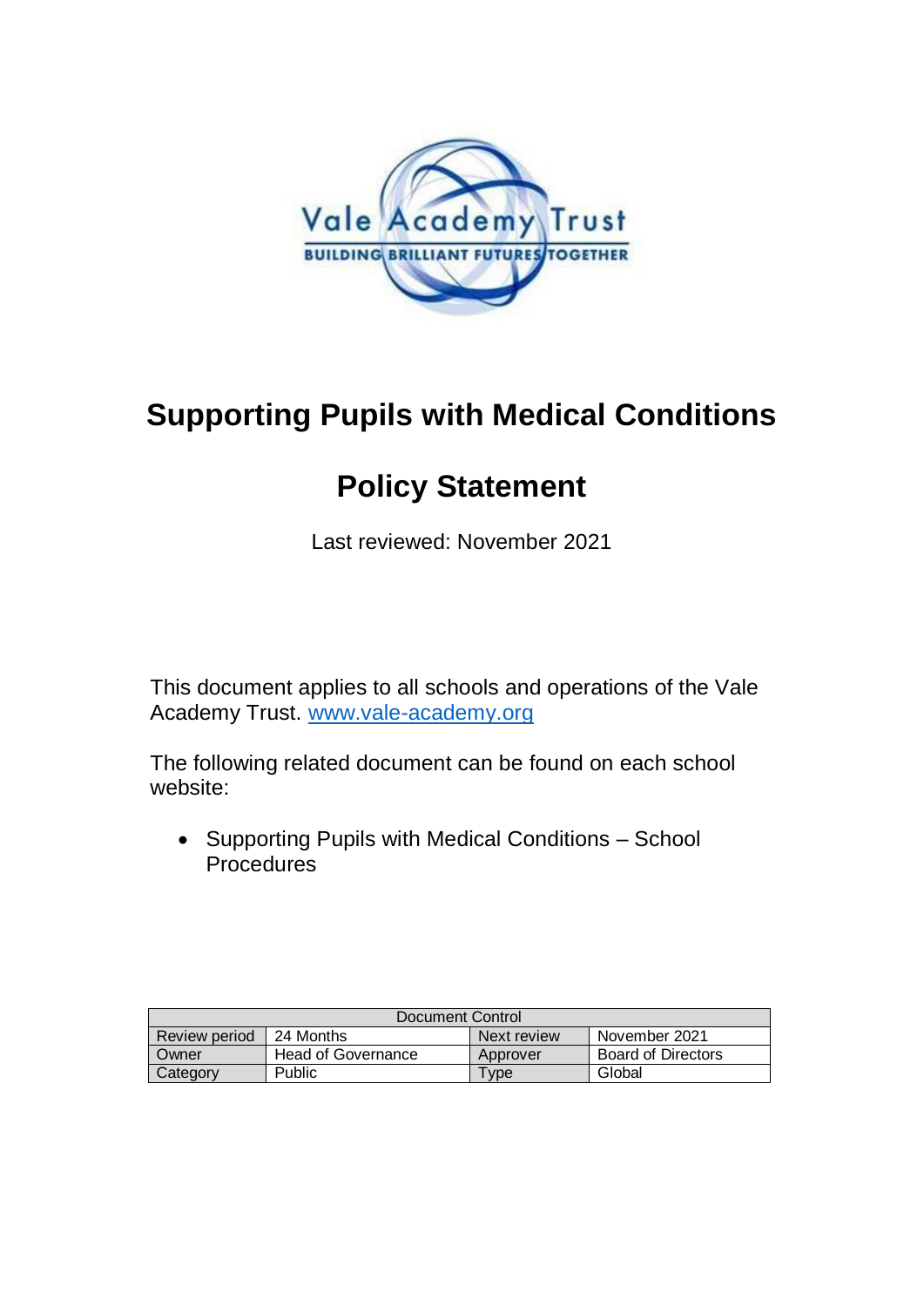### **Introduction**

The Vale Academy Trust (the 'Trust') is committed to ensuring that each of our schools is inclusive in their education of children with medical conditions and supports them to have full access to the curriculum and wider school life.

While the Board of Directors of the Trust has overall legal accountability for meeting statutory guidance for supporting pupils with medical conditions, school level responsibility is delegated to the Local Governing Body ('LGB') of each school, which in turn delegates management and operational duties to the headteacher.

In order to discharge its responsibilities and duties, each school in the Trust will:

- bring this Policy Statement to the attention of all employees and make it available on the school website;
- implement and abide by the school's Supporting Pupils with Medical Conditions Procedures (based on the template provided by the Trust), bring the document to attention of all staff, and make it available on the school website;
- collaborate fully with parents, pupils, healthcare professionals and other staff and properly consider all advice to fully meet the needs of the whole child;
- have clear plans (including Individual Healthcare Plans) and procedures (including emergency procedures) in place which are shared with all staff to respond appropriately to the medical needs of the pupil and with managing or administrating medicines within school;
- plan how to support pupils with medical conditions in order that they can have access to the whole curriculum, including day trips, residential visits and sporting activities, so pupils can have a full and active role in school life;
- take responsibility to ensure that there is appropriate, regular training in place for staff;
- use Individual Healthcare Plans to support the pupil in managing their condition and overcoming barriers;
- liaise with parents/carers and healthcare professionals to provide educational support for pupils during extended absence caused by medical conditions and the subsequent re-integration back into school.

### **Inclusion**

Pupils with medical needs will be fully supported in our schools to access the full curriculum in ways that are appropriate to their needs. This includes making reasonable adjustments to fully support pupils with medical needs to access day trips, residential visits and sporting activities. Our schools are mindful that as well as considering medical needs, pupils may have additional social, emotional or educational needs because of their medical condition.

### **Collaboration**

Our schools work in partnership with healthcare professionals to ask for advice, support and further understanding of best practice to meet the pupil's needs. We also understand the importance of the views of the parents/carers, and the pupils themselves, when writing plans and discussing how needs will be best met within the school. Our schools also ensure that parents/carers are aware of any actions that they need to take, such as providing medicine, for doctor prescribed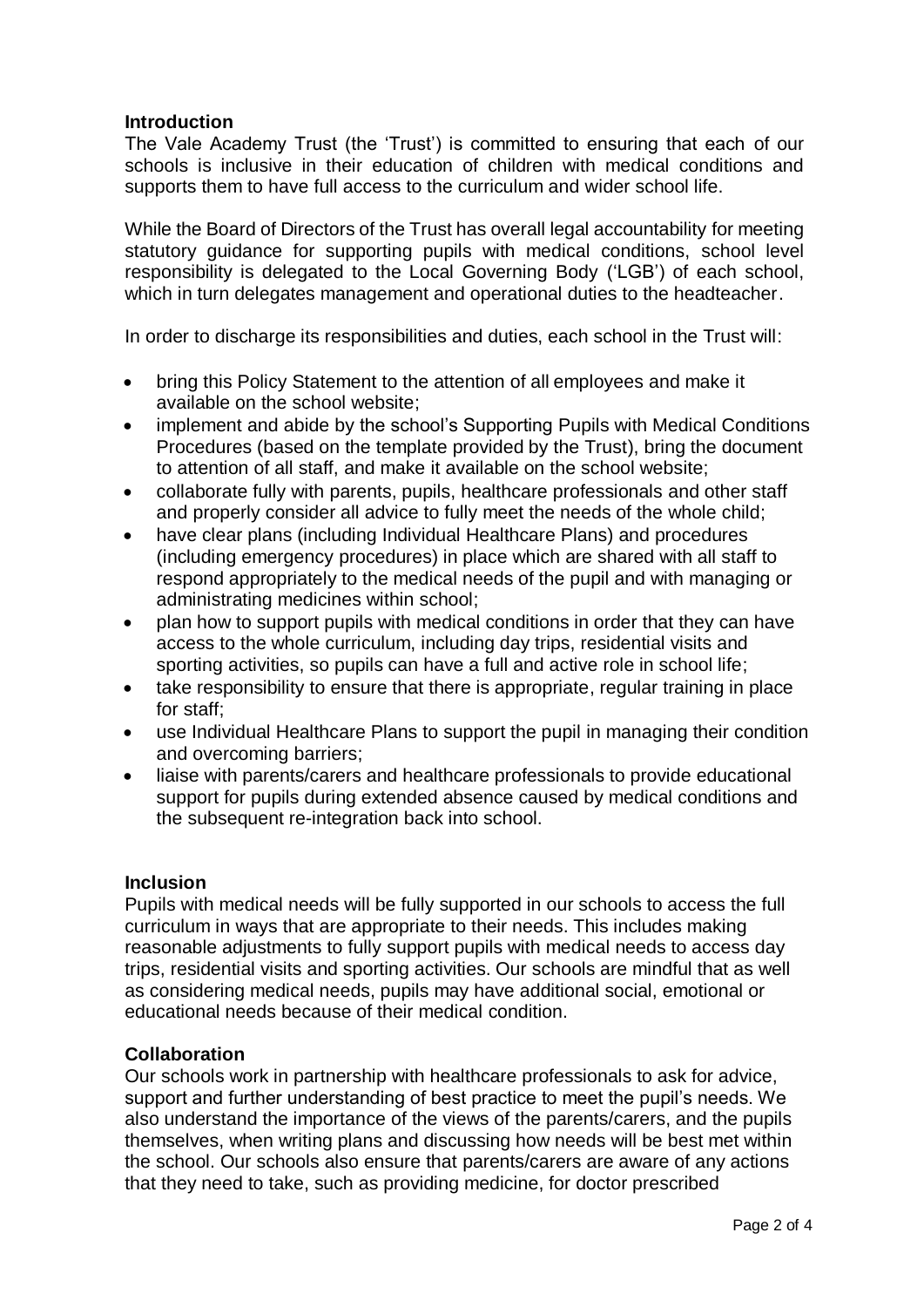medication, and are made accountable for these. We understand collaboration with the school nursing team is also paramount. Our schools ensure that they use this resource for support and advice before the pupil starts school as well as during their time at the school.

#### **Procedures and Individual Healthcare Plans**

Our schools are required to have procedures in place for supporting pupils with medical conditions, with a Named Person clearly identified who has overall responsibility for the operation of the procedures within the school. The policies and procedures must conform to statutory guidance and be based on a template provided by the Trust. A school will not wait for a formal medical diagnosis to put plans and procedures in place, however these may be amended when a formal diagnosis is given and/or after advice is taken from appropriate healthcare professionals.

All staff in our schools are also accountable and responsible for supporting pupils with all medical needs, including asthma, diabetes, epilepsy and anaphylaxis. Our schools also ensure that there are clear procedures in place for managing medicines on and off school premises and the written records of administrated medicines, including storage and handling of epi pens, insulin pens and inhalers.

Our schools ensure that if appropriate, pupils with medical conditions have an Individual Healthcare Plan, which is agreed by the school, healthcare professionals and parents/ carers. In our schools, these plans are detailed and it is responsibility of the schools to ensure that these are in place and followed, fully utilising advice from healthcare professionals. These plans are used by our schools to assess and manage risk to children's education, health and social wellbeing. All our schools are required to have clear emergency procedures in place for the pupils in their school with medical conditions and these are detailed on their Individual Healthcare Plan. Individual Healthcare Plans should be regularly reviewed (at least annually) or sooner if the pupil's needs have changed.

### **Confidentiality**

Our schools ensure confidentiality around supporting pupils with medical needs to ensure openness and trust with both pupils and parent/carers, so that they have confidence in the school's ability to provide effective support.

### **Training**

All staff in our schools work collaboratively and are responsible for all pupils within their care, including pupils with medical conditions. Our schools will ensure that suitable training is given to staff by an appropriate professional for supporting pupils and administrating medicines. The schools are responsible for ensuring this training is commissioned and provided to the relevant people within the specific school. This training is to fulfil statutory requirements, provide all staff with appropriate knowledge and skills to support all children and will also consider specific medical needs of pupils within each of the schools. The training needs to ensure it equips staff to effectively support pupils with a wide range of medical needs including asthma, anaphylaxis, diabetes, eczema and epilepsy.